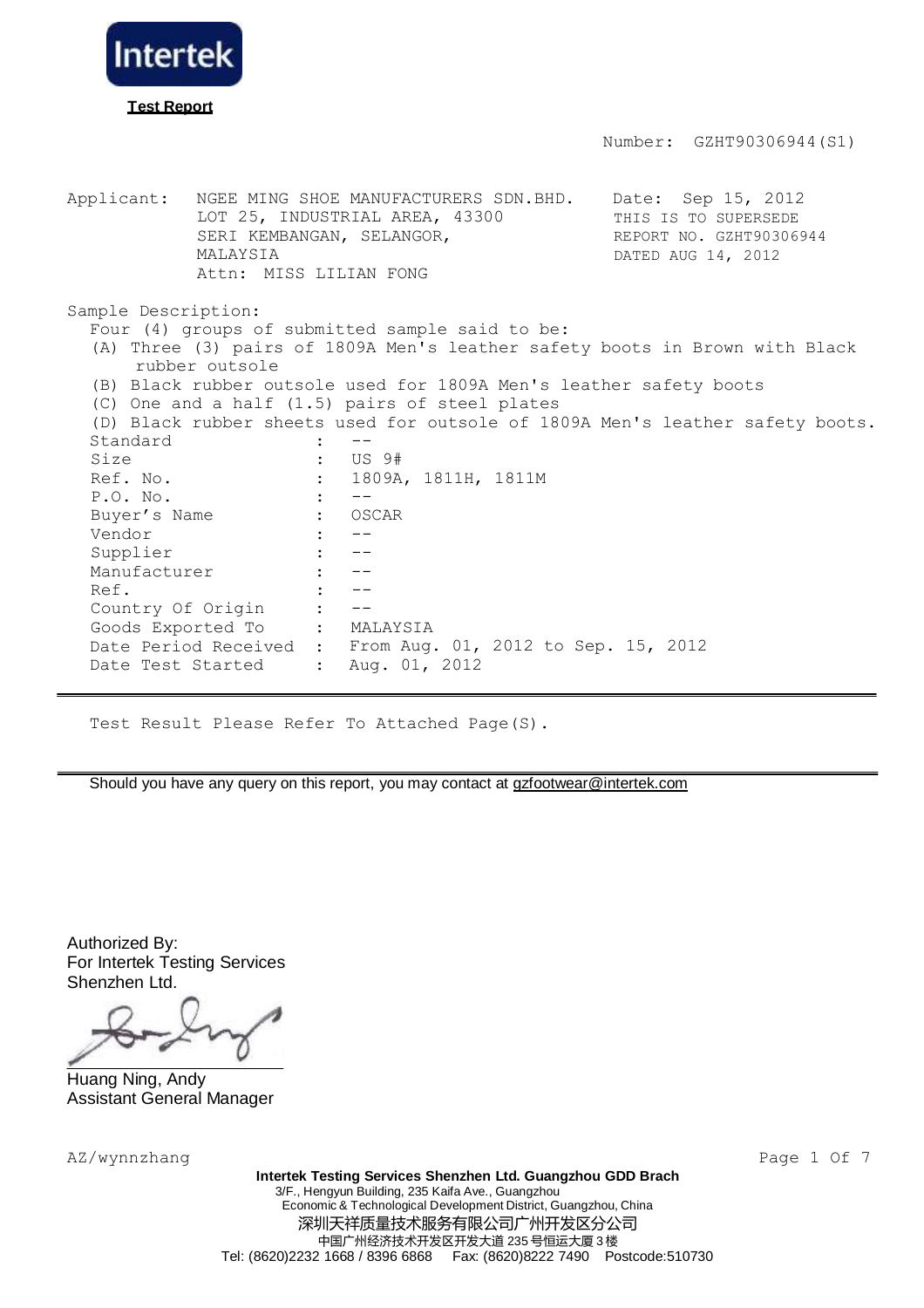

Tests Conducted (As Requested By The Applicant)

1 Electric Shock Resistance For Whole Footwear (ASTM F 2412-2011)

|        | (A)                                             | ASTM F 2413 | Pass/Fail |
|--------|-------------------------------------------------|-------------|-----------|
|        |                                                 | Requirement |           |
|        | Without Disruptive Discharge To Ground With 1.5 |             |           |
|        | Pairs Of Tested Samples, Leakage Current:       |             |           |
| Left : | $0.30 \, \text{mA}$                             | $^\star$    | Pass      |
| Right: | $0.28$ mA                                       |             |           |
| Right: | $0.30 \, \text{mA}$                             |             |           |

Remark:

\* = Without Disruptive Discharge To Ground Under The Potential Of 18 kV 60 Hz AC For 1 Minute, Leakage Current:  $\leq 1.0$  mA.

2 Impact Resistance For Whole Footwear (ASTM F 2412-2011, I75)

|        | (A)       | ASTM F 2413    | Pass/Fail |
|--------|-----------|----------------|-----------|
|        |           | Requirement    |           |
| Left : | 19.9 mm   | $\geq 12.7$ mm | Pass      |
| Left : | $19.3$ mm | $\geq 12.7$ mm | Pass      |
| Right: | 18.6 mm   | $\geq 12.7$ mm | Pass      |

3 Compression Resistance For Whole Footwear (ASTM F 2412-2011, C75)

|        | (A)       | ASTM F 2413    | Pass/Fail |
|--------|-----------|----------------|-----------|
|        |           | Requirement    |           |
| Left : | 21.2 mm   | $\geq 12.7$ mm | Pass      |
| Right: | 19.1 mm   | $\geq 12.7$ mm | Pass      |
| Right: | $20.0$ mm | $\geq 12.7$ mm | Pass      |

4 Puncture Resistance For Puncture Resistant Devices (ASTM F 2412-2011)

|        |              | ASTM F 2413 | Pass/Fail |
|--------|--------------|-------------|-----------|
|        |              | Requirement |           |
| Left : | $1200 N (+)$ | $\star$     | Pass      |
| Left : | $1200 N (+)$ | $\star$     | Pass      |
| Right: | $1200 N$ (#) | $^\star$    | Pass      |

Remark :

\* = The Test Pin Does Not Visually Penetrate Beyond The Face Of The Material Nearest The Foot After 1200 N.

= The Test Pin Does Not Penetrate Beyond The Face Of The Material Nearest The Foot.

AZ/wynnzhang Page 2 Of 7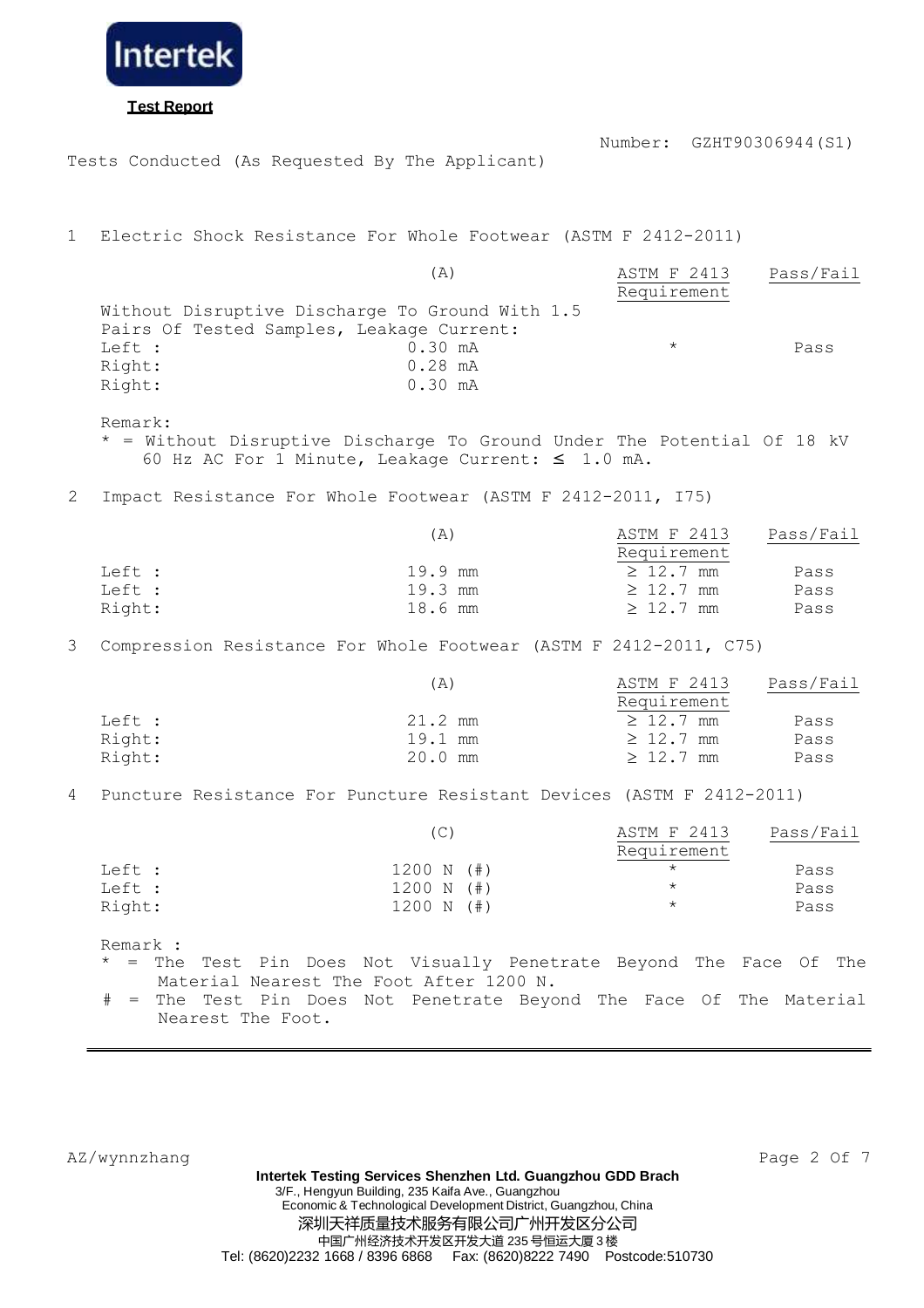

## **Test Report**

Number: GZHT90306944(S1)

Tests Conducted (As Requested By The Applicant)

5 Oil Resistance (ASTM D471-2010, IRM 903#Oil, 22 Hours, 23℃):

|               | Ά    | Applicant's | Pass/Fail |
|---------------|------|-------------|-----------|
|               |      | Requirement |           |
| Volume Swell: | 4.3% | Max. 12%    | Pass      |

6 Slip Resistance (ASTM F2913-2011, Clay Tile Surface, Vertical Force: 500 N, 23**°C**, 50 % R.H.):

|               | (A)  | Suggestion  | Pass/Fail |
|---------------|------|-------------|-----------|
|               |      | Requirement |           |
| Quarry Tile:  |      |             |           |
| Forepart Dry: | 0.96 | Min. 0.30   | Pass      |
| Forepart Wet: | 0.46 |             |           |
| Heelpart Dry: | 0.97 |             |           |
| Heelpart Wet: | 0.47 |             |           |

Note:

It Must Be Noted That The Slip Resistance Test Carried Out In This Report Denotes An Indication Of Slip Of This Particular Footwear/Component On The Surface Mentioned In The Test Item. It Is Important To Note That Footwear Is Subject To Many Different Conditions Encountered In Everyday Use And That It Is Impossible To Make Footwear Resistant To Slip In All Conditions. Nevertheless, It Is Generally Accepted That Problems Are Minimized If The Guideline Coefficients Of Friction Are Achieved.

### 7 Abrasion Resistance (ASTM D 1630-2006, NBS Abrader):

| (B)    | Requirement | Pass/Fail |
|--------|-------------|-----------|
| 114.0% |             |           |

8 Non-Marking Test (ASTM E 303-1993(2008),PVC Surface)

|                 |           | Requirement              | Pass/Fail                |
|-----------------|-----------|--------------------------|--------------------------|
| Color Transfer: | 4.5 Grade | $\overline{\phantom{0}}$ | $\overline{\phantom{0}}$ |

AZ/wynnzhang Page 3 Of 7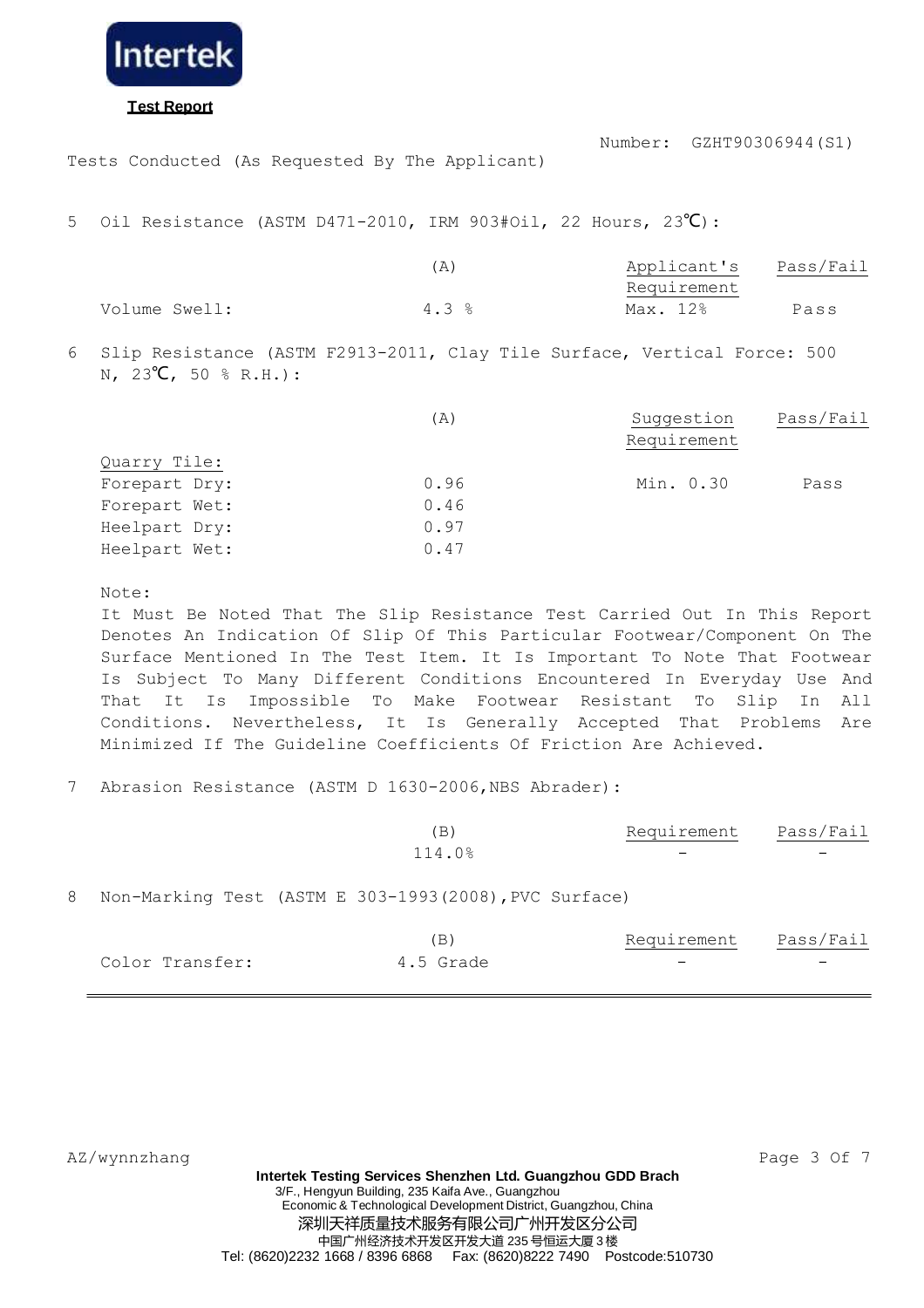

# **Test Report**

Tests Conducted (As Requested By The Applicant)

Number: GZHT90306944(S1)

9 Footwear Protecting Against Chemicals (Sole)(BS EN 13832-2:2006(E), 6.2)

|                     | (B)                                                 | Applicant's<br>Requirement    | Pass/Fail |
|---------------------|-----------------------------------------------------|-------------------------------|-----------|
| Sample 1            |                                                     |                               |           |
| Chemical Used:      | Acetone (Letter Code: B)                            |                               |           |
| Tear Resistance:    |                                                     |                               |           |
| Before Degradation: |                                                     |                               |           |
|                     | $24.0$ kN/m                                         | Min. 8.0 kN/m                 | Pass      |
| After Degradation:  |                                                     |                               |           |
|                     | $26.0$ kN/m                                         | Min. $6.4$ kN/m               |           |
| Hardness:           |                                                     |                               |           |
| Before Degradation: |                                                     |                               |           |
|                     | 68 Shore A                                          | Min. 30 Shore A               |           |
| After Degradation:  | 70 Shore A                                          | Min. 30 Shore A               |           |
|                     |                                                     | $Max.: *$                     |           |
| Sample 2:           |                                                     |                               |           |
| Chemical Used:      | Toluene (Letter Code: F)                            |                               |           |
| Tear Resistance:    |                                                     |                               |           |
| Before Degradation: |                                                     |                               |           |
|                     | $24.0$ kN/m                                         | Min. $8.0$ kN/m               | Pass      |
| After Degradation:  |                                                     |                               |           |
|                     | $26.5$ kN/m                                         | Min. $6.4$ kN/m               |           |
| Hardness:           |                                                     |                               |           |
| Before Degradation: |                                                     |                               |           |
|                     | 68 Shore A                                          | Min. 30 Shore A               |           |
| After Degradation:  |                                                     |                               |           |
|                     | 74 Shore A                                          | Min. 30 Shore A<br>Max. $:$ * |           |
|                     | Remark: $*$ = Value Before Degradation +10 Shore A. |                               |           |
|                     |                                                     |                               |           |

AZ/wynnzhang Page 4 Of 7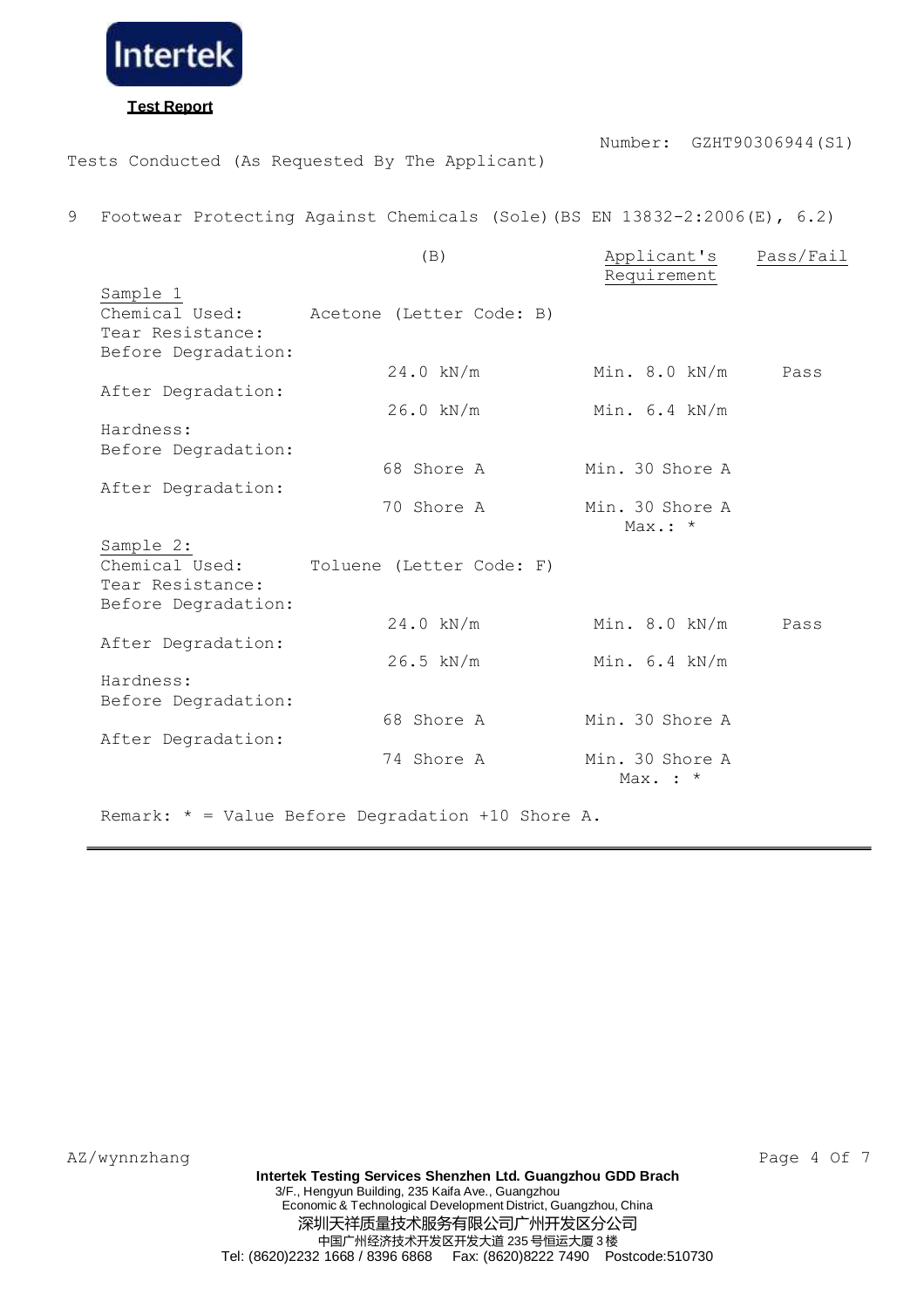

**Test Report**

Number: GZHT90306944(S1)

Tests Conducted (As Requested By The Applicant)

Footwear Protecting Against Chemicals (Sole)(BS EN 13832-2:2006(E) 6.2):

|                     |                                | Applicant's<br>Requirement | Pass/Fail |
|---------------------|--------------------------------|----------------------------|-----------|
| Sample 3            |                                |                            |           |
| Chemical Used:      | N-Heptane (Letter Code: J)     |                            |           |
| Tear Resistance:    |                                |                            |           |
| Before Degradation: |                                |                            |           |
|                     | $24.0$ kN/m                    | Min. $8.0$ kN/m            | Pass      |
| After Degradation:  |                                |                            |           |
|                     | $26.2$ kN/m                    | Min. $6.4$ kN/m            |           |
| Hardness:           |                                |                            |           |
| Before Degradation: |                                |                            |           |
|                     | 69 Shore A                     | Min. 30 Shore A            |           |
| After Degradation:  |                                |                            |           |
|                     | 65 Shore A                     | Min. 30 Shore A            |           |
|                     |                                | Max. $:$ *                 |           |
| Sample 4:           |                                |                            |           |
| Chemical Used:      | Sodium Hydroxide $(13 \pm 1)\$ |                            |           |
|                     | (Of Active Chloride)           |                            |           |
|                     | (Letter Code: R)               |                            |           |
| Tear Resistance:    |                                |                            |           |
| Before Degradation: |                                |                            |           |
|                     | $24.0$ kN/m                    | Min. 8.0 kN/m              | Pass      |
| After Degradation:  |                                |                            |           |
|                     | $29.1$ kN/m                    | Min. $6.4$ kN/m            |           |
| Hardness:           |                                |                            |           |
| Before Degradation: |                                |                            |           |
|                     | 70 Shore A                     | Min. 30 Shore A            |           |
| After Degradation:  |                                |                            |           |
|                     | 63 Shore A                     | Min. 30 Shore A            |           |
|                     |                                | Max. $:$ $*$               |           |
|                     |                                |                            |           |
|                     |                                |                            |           |

Remark: \* = Value Before Degradation +10 Shore A.

AZ/wynnzhang Page 5 Of 7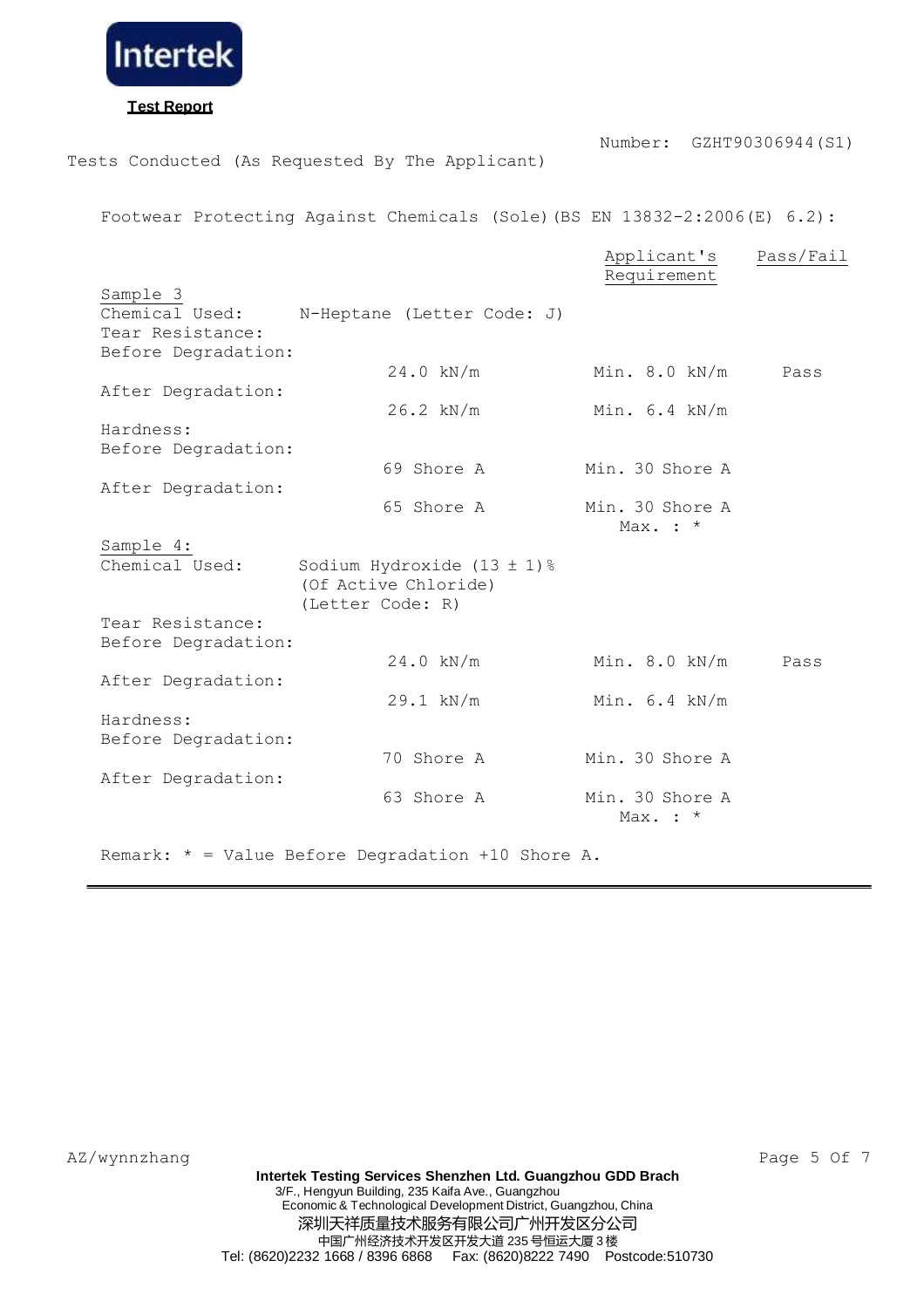

Tests Conducted (As Requested By The Applicant)

Footwear Protecting Against Chemicals (Sole)(BS EN 13832-2:2006(E) 6.2):

|                                         |                                                                 | Applicant's<br>Requirement      | Pass/Fail |
|-----------------------------------------|-----------------------------------------------------------------|---------------------------------|-----------|
| Sample 5                                |                                                                 |                                 |           |
| Chemical Used:                          | Ammonia Solution (25 $\pm$ 1) $\textdegree$<br>(Letter Code: 0) |                                 |           |
| Tear Resistance:<br>Before Degradation: |                                                                 |                                 |           |
|                                         | $24.0$ kN/m                                                     | Min. 8.0 kN/m                   | Pass      |
| After Degradation:                      | $25.6$ kN/m                                                     | Min. $6.4$ kN/m                 |           |
| Hardness:<br>Before Degradation:        |                                                                 |                                 |           |
| After Degradation:                      | 70 Shore A                                                      | Min. 30 Shore A                 |           |
|                                         | 59 Shore A                                                      | Min. 30 Shore A<br>Max. $:$ $*$ |           |
|                                         | Remark: $*$ = Value Before Degradation +10 Shore A.             |                                 |           |

This report is made solely on the basis of your instructions and/or information and materials supplied by you. It is not intended to be a recommendation for any particular course of action. Intertek does not accept a duty of care or any other responsibility to any person other than the Client in respect of this report and only accepts liability to the Client insofar as is expressly contained in the terms and conditions governing Intertek's provision of services to you. Intertek makes no warranties or representations either express or implied with respect to this report save as provided for in those terms and conditions. We have aimed to conduct the Review on a diligent and careful basis and we do not accept any liability to you for any loss arising out of or in connection with this report, in contract, tort, by statute or otherwise, except in the event of our gross negligence or wilful misconduct.

AZ/wynnzhang Page 6 Of 7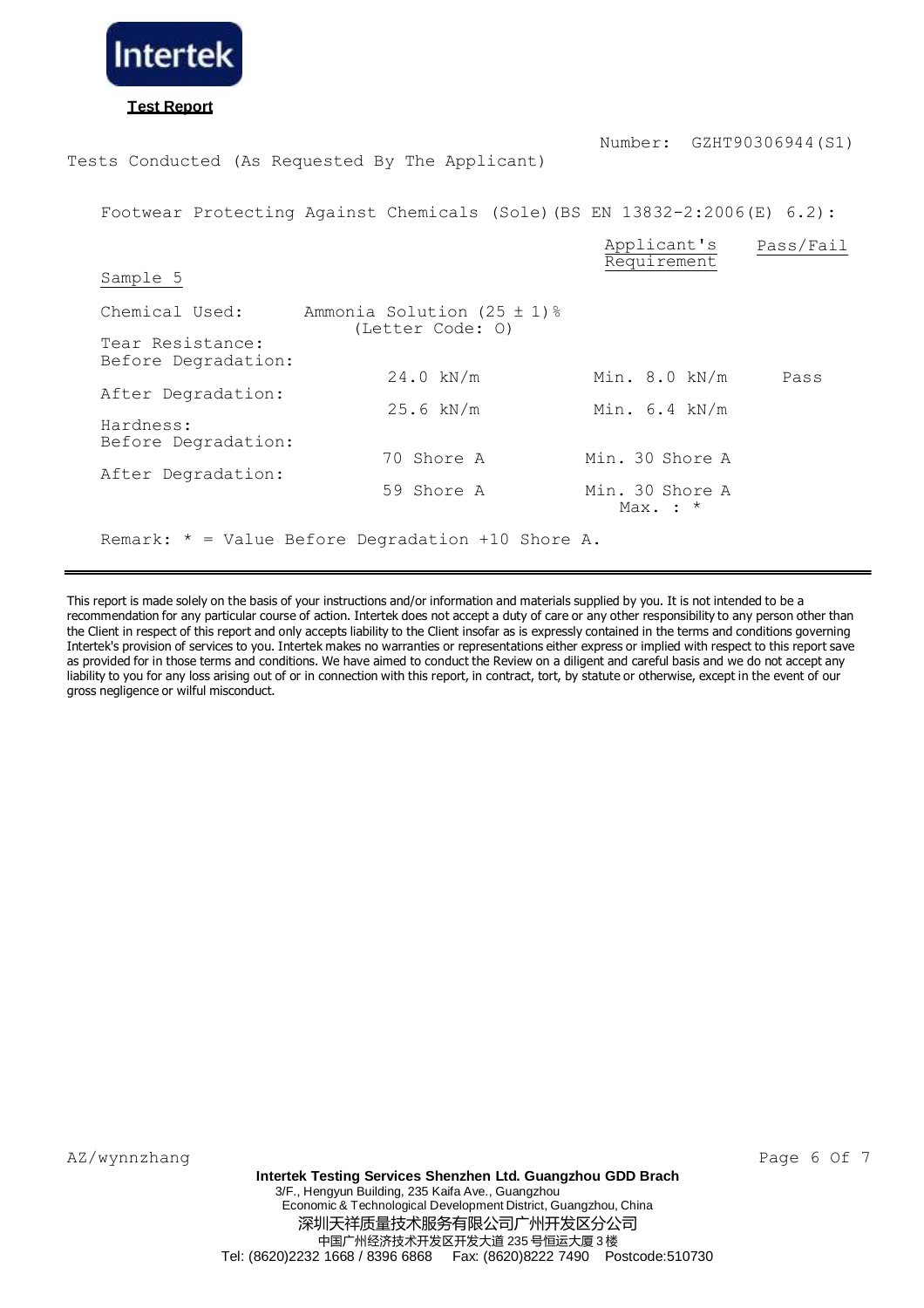

Tests Conducted (As Requested By The Applicant)



AZ / wynnzhang Page 7 Of 7

Economic & Technological Development District, Guangzhou, China 深圳天祥质量技术服务有限公司广州开发区分公司 中国广州经济技术开发区开发大道 235 号恒运大厦 3 楼 Tel: (8620)2232 1668 / 8396 6868 Fax: (8620)8222 7490 Postcode:510730 **Intertek Testing Services Shenzhen Ltd. Guangzhou GDD Brach** 3/F., Hengyun Building, 235 Kaifa Ave., Guangzhou